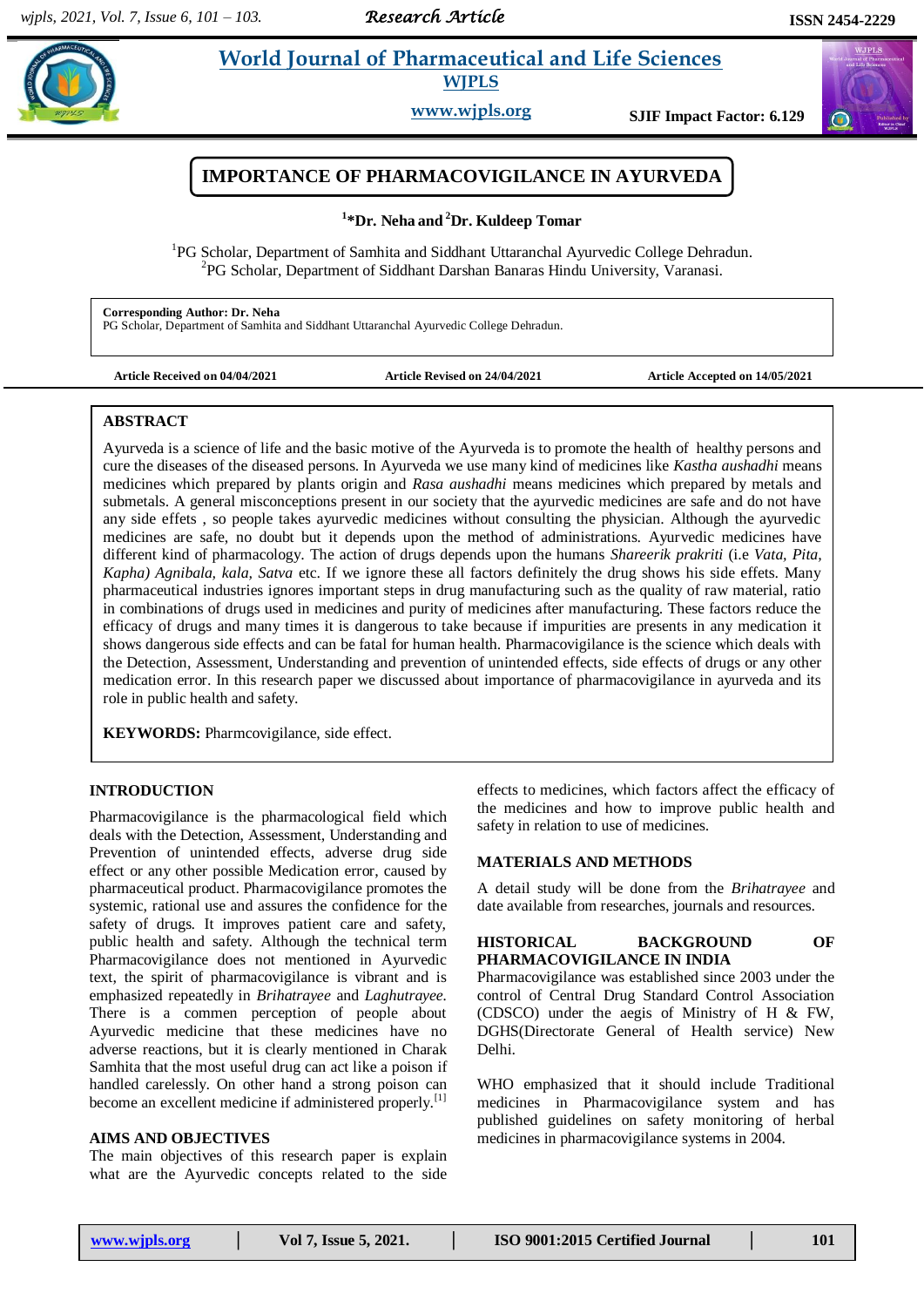IPGT & RA, Jamnagar conducted a two days workshop on  $3<sup>rd</sup>$  &  $4<sup>th</sup>$  December 2007, on "Pharmacovigilance for Ayurvedic Drugs: Scope, Limitations & Methods of Implimantation". Based on the recommendations from the workshop, pharmacovigilance cell (PV Cell), has been stabilished. Reporting from for suspected ADR's of Ayurvedic Formulations has been developed.

The first National Consultative meet of National Pharmacovigilance Programme for ASU Drugs was organized at Dept. of AYUSH, Ministry of Health & FW, New Delhi on August 2008, sponsored by WHO. Based on the feedback received from the meet, National Pharmacovigilance Programme for ASU drugs was launched on  $29<sup>th</sup>$  Sept 2008.

# **AYURVEDIC CONCEPTS OF DRUG ACTIONS**

In the modern pharmacology the drug actions is often correlated with its chemical structure and active principle. However, in Ayurvedic pharmacology the drug action is depends upon active principle of drug such as *Rasa, Guna, Virya, Vipaka and Prabhava.* These five basic principles are known as *Rasa-Panchak*. In Ayurveda in relation to pharmacodynamics, the properties of drugs have been described in terms of *Ras-Panchaka*. Ayurvedic medicines are analyzed on the basis of their stable tastes (*Rasa*), efficacy (*Virya*), physical properties (*Guna*), unstable taste (*Vipaka*) and unique powers (*Prabhava)*. Acharya charak described in samhita that some drugs works by Rasa, some by Guna, some with Virya, some with Vipaka and some with Prabhava.[2]

# **AYURVEDIC CONCEPTS OF SIDE EFFECTS**

There is a major misconception among masses and also a large population of practitioners that Ayurvedic drugs are safe and do not have any side effects. Ancient texts clearly mention that if a drug is used without the knowledge of its proper action, it would certainly act as a poison. Attention is given to factors like the physical appearance of the part of the plant to be used (*Prayojyang*), its properties (*Guna*), action (*Karma, Prabhava*), habitat (*Desh*), season in which it grows (*Ritu*), harvesting conditions (*Grahitam*), method of storage (*Nihitam*) and pharmaceutical processing (*Upaskritam*), which must be considered while selecting the starting material that goes to form the medicines.<sup>[3]</sup> The decision making regarding prescriptions of a drug also relies upon the *Yukti* of the physician and his minute assessment of the *roga* and *rogi bala*, the time of administration of drug (*Kala*), its place (*Desh*), physiological state (*Satva*), tolerance (*Satmya*), digestive capacity (*Ahara Sakti*), capacity for exercise (*Vyayama Sakti*).<sup>[4]</sup> Besides the knowledge of proper identification of drug, its properties, therapeutic dosage and its combination with other drugs some of the subjective tools and crude principle of pharmacovigilance used since ancient time to keep ADR's of Ayurvedic medicines. Ayurveda proves its worth to the modern world. Practice of pharmacovigilance will compel us to strive harder to make more safer and authentic medicines and make Ayurveda more rational and reliable.

## **NEED OF PHARMACOVIGILANCE IN AYURVEDA**

- This is a myth present in the society that Ayurvedic drugs do not have side effect. This fact simply understands by food.
- To promote understanding, education and clinical training in pharmacovigilance and its effective communication to health professionals and the public.
- To improve public health and safety in relation to the use of medicines.

#### **DIFFICULTY IN SUCCESSFUL IMPLEMENTATION OF PHARMACOVIGILANCE IN AYURVEDA**

- No reporting of ADR's.
- Generally physicians ignore ADR's.
- False belief about the universal safety of Ayurvedic drugs.<sup>[5]</sup>
- It is difficult to monitor multiple ingredient formulations.
- Most of the physicians prescribed herbal and allopathic drugs together.
- Concept related to adverse reactions not covered in under graduation and post graduation syllabus.
- Poor patient compliance and ignorance, apart from selfmedicational and home remedies that are practised by many people.
- Non-availability of collection of ADR's for Ayurvedic medicines.
- Less awareness about pharmacovigilance in ayurveda.

# **RECOMMENDATIONS**

Based on these observations there are several methods by which can be include pharmacovigilance into Ayurvedic system of medicines

- Introduce pharmacovigilance concept into the syllabus of ayurveda at the under-graduate and postgraduate level.
- Promot studies on drug safety.
- Make reporting of adverse reactions for ayurvedic formulation is mandatory.
- Creat awareness about the science of pharmacovigilance among ayurvedic physicians, patients and paramedical staff.
- Development and validation of scales to decied the causality of the reported reactions of ayurvedic medicines.
- Human resource development is a Key feature for the success of this enterprise. It will be necessary to train ayurvedic experts in the science of pharmacovigilance and include them not only in reporting but also assessment of the adverse reactions. [6]